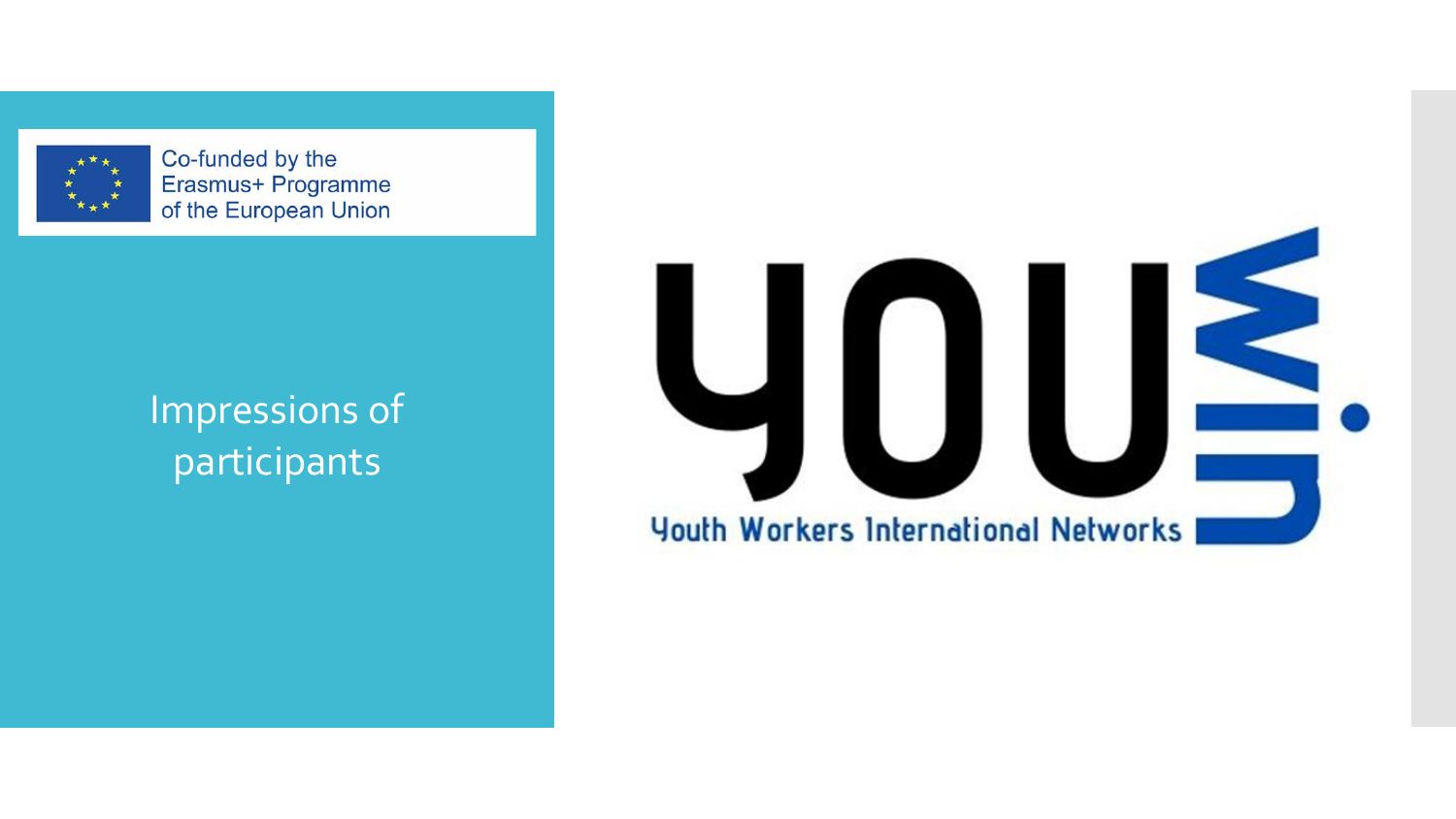

- *Programme Erasmus+*
- *Key Action: Cooperation for innovation and the exchange of good practices*
- *Action Type: Capacity Building for youth in ACP countries, Latin America and Asia*
- *Project Reference: 608525-EPP-1-2019-1-IT-EPPKA2- CBY-ACPALA*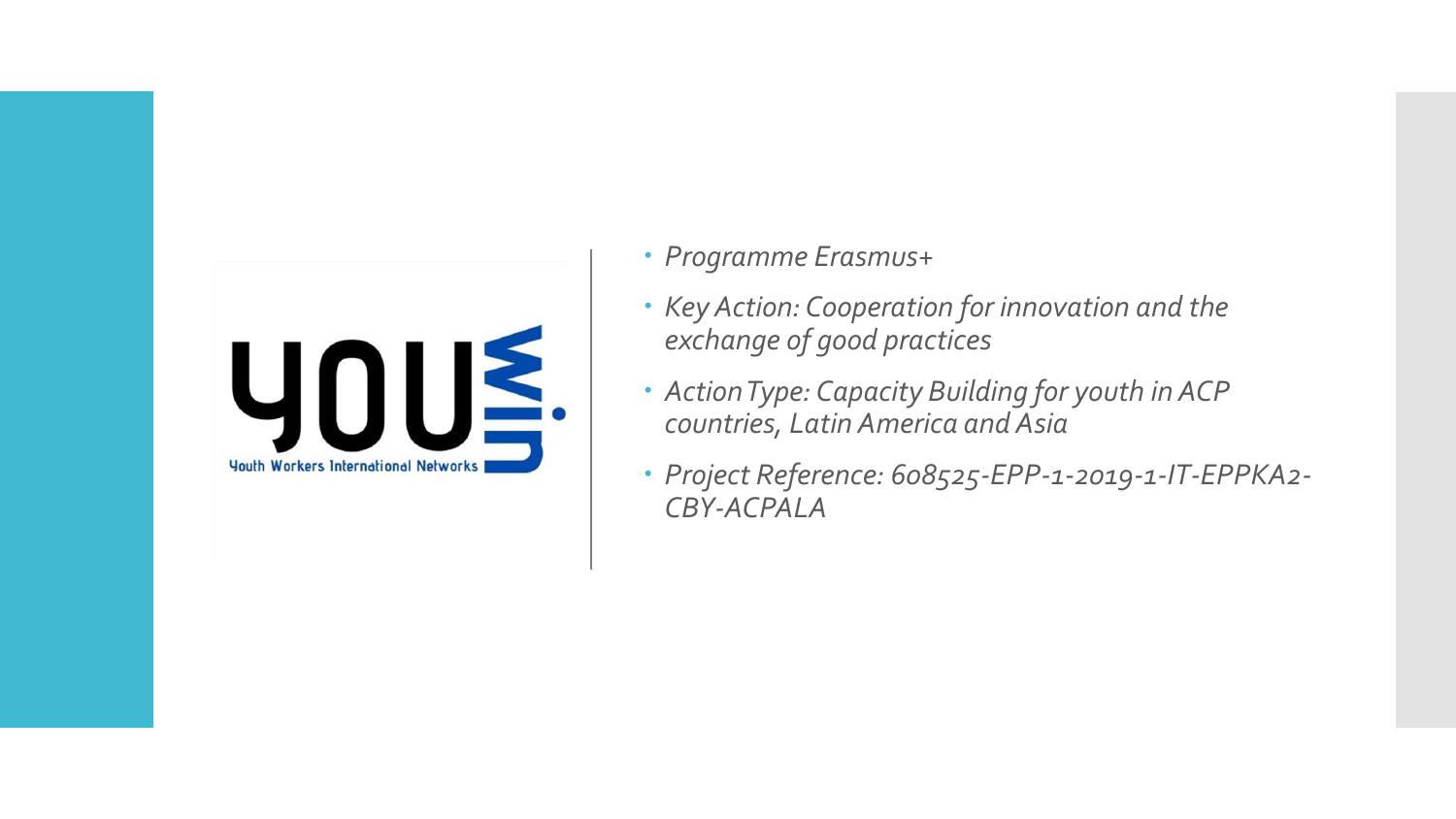# Summary of the Project

- The idea of the project was to create a path of non-formal education about youth work. SOS Europa wanted to involve European and Non-European partners in a project of education for young people, with the aim of improving their skills and experiences as youth worker. For reinforcing international values like peace, coexistence between people, tolerance and sustainable development, it is important to create awareness of that values across border and populations, giving young people the opportinity to grow up without looking at walls and edges as limits, and giving them the awareness that it is possible acting on society for positive development. For reaching this aim, it is fundamental developing education of youth workers in all ways, and creating a good and efficient network of youth workers across different countries. It will help new generations in being active in political and social life of their countries, of Europe and of International Community.
- So, the scope of the project was to increase leadership of youth workers, through exchange of good practices between European and Non-European organisations and associations; for reaching these objectives, the project started with a Kick Off Meeting, and has continued with the organisation of two international encounters for young participants from all organisations involved (in particular, a training course and a youth exchange), and ended with a Closing Meeting for Capacity building. The idea about the theme of the proposal was born looking at how, for non-profit organisations in general, and for organisations involved in European project in particular, is becoming fundamental give to their members and to young volunteer in general an efficient education about youth work.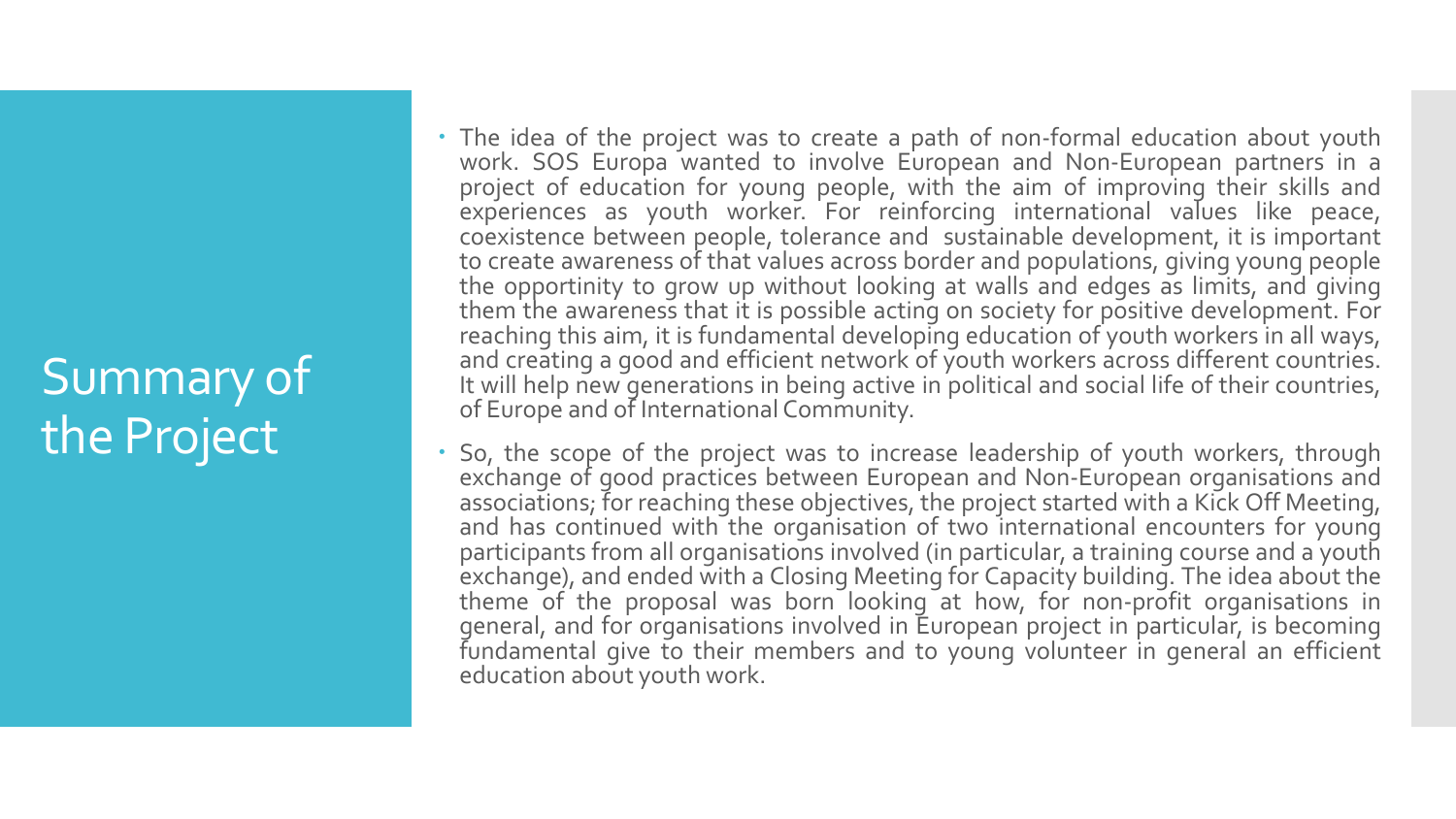| Partner no     | <b>PIC</b> | <b>Role</b>          | <b>Organisation Name</b>                                                        | City          | Country                                     |
|----------------|------------|----------------------|---------------------------------------------------------------------------------|---------------|---------------------------------------------|
| P <sub>1</sub> | 923171020  | Applicant            | ASSOCIAZIONE SOS EUROPA                                                         | <b>ROMA</b>   | Italy                                       |
| P <sub>2</sub> | 943942018  | Partner organisation | ORGANISATION FOR<br>STRATEGIC DEVELOPMENT IN ACCRA<br><b>AFRICA</b>             |               | Ghana                                       |
| P <sub>3</sub> | 930628865  | Partner organisation | <b>DISHA INTERNATIONAL</b><br><b>FOUNDATION TRUST</b>                           | AURANGABAD    | India                                       |
| P <sub>4</sub> | 947026036  | Partner organisation | <b>ASSOCIATION FOR</b><br>PROGRESS, EDUCATION AND<br><b>LOBBYING NEL SKOPJE</b> | <b>SKOPJE</b> | Former Yugoslav<br>Republic of<br>Macedonia |
| P <sub>5</sub> | 918737926  | Partner organisation | <b>ASOCIATIA TINERILOR CU</b><br><b>INITIATIVA CIVICA</b>                       | <b>GALATI</b> | Romania                                     |
| P <sub>6</sub> | 918739866  | Partner organisation | Asociación Juvenil Almenaras                                                    | Málaga        | Spain                                       |

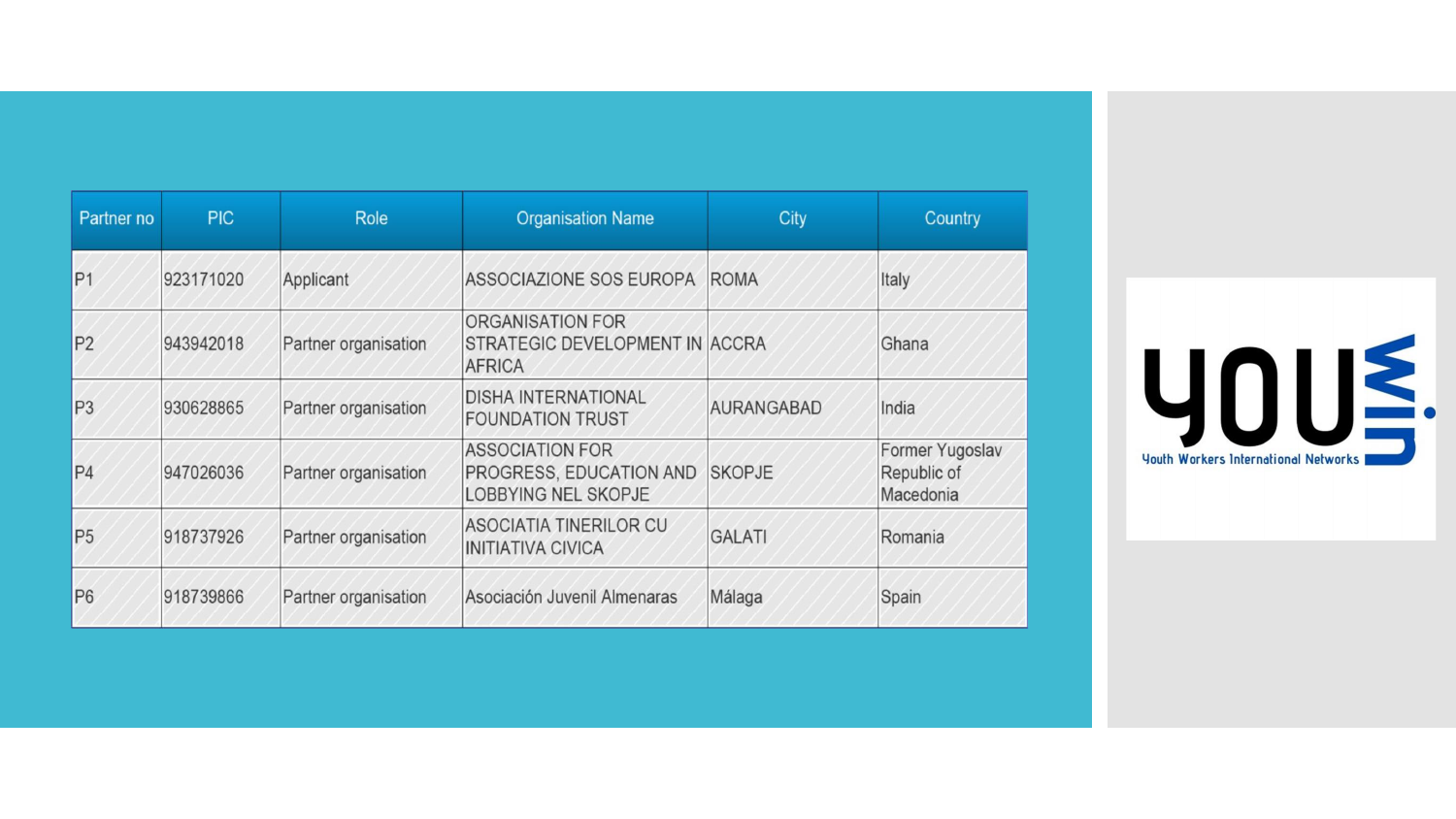## **Debriefing** sessions

 At the end of each mobility activity, there were realised debriefing sessions, in which all participants gave their feedbacks and shared their impressions about the just realised activities.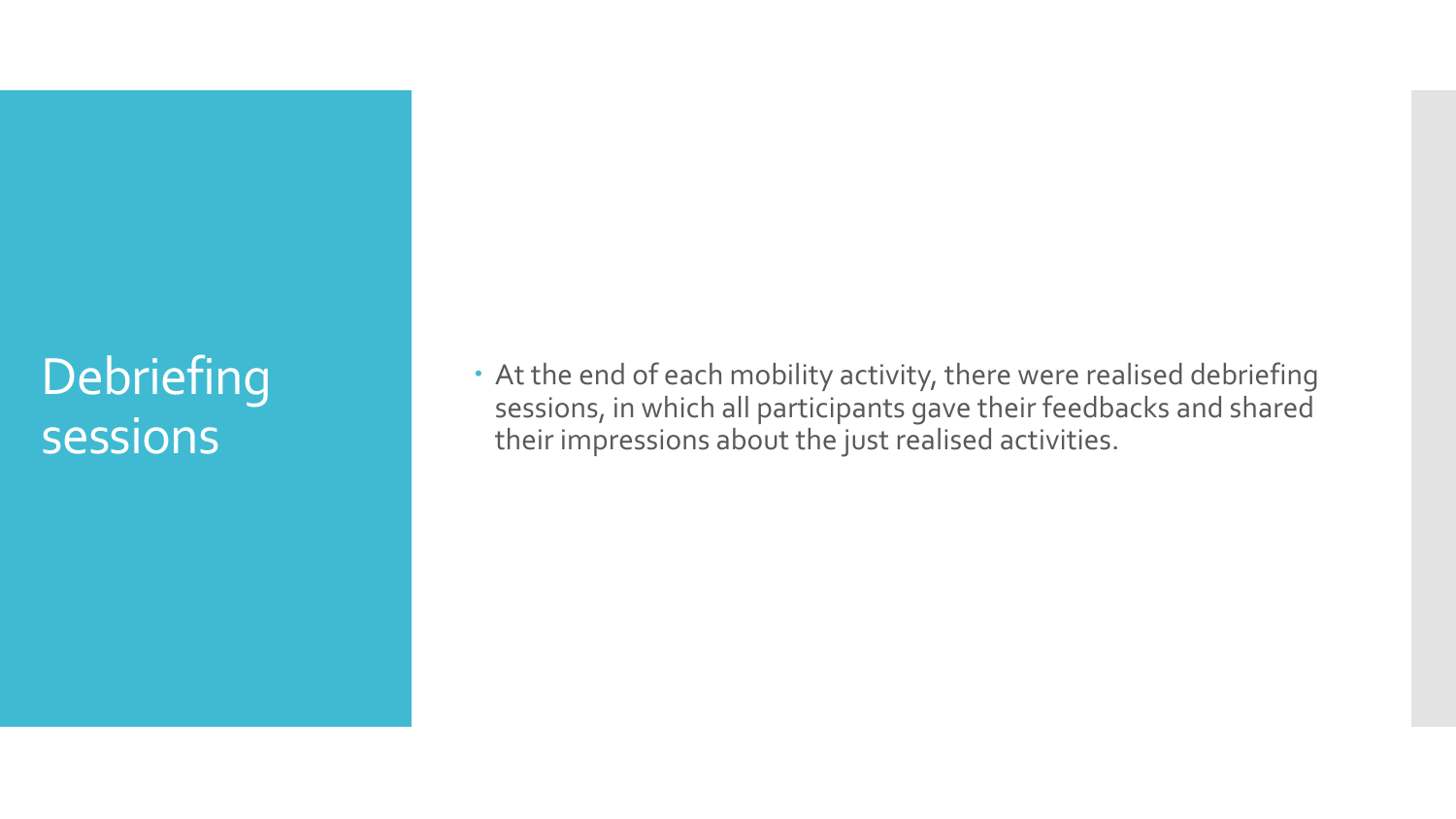# Analysis

 We collected and synthetised the main elements emerged by the debriefing sessions for obtaining an overview of ideas and impressions of the participants.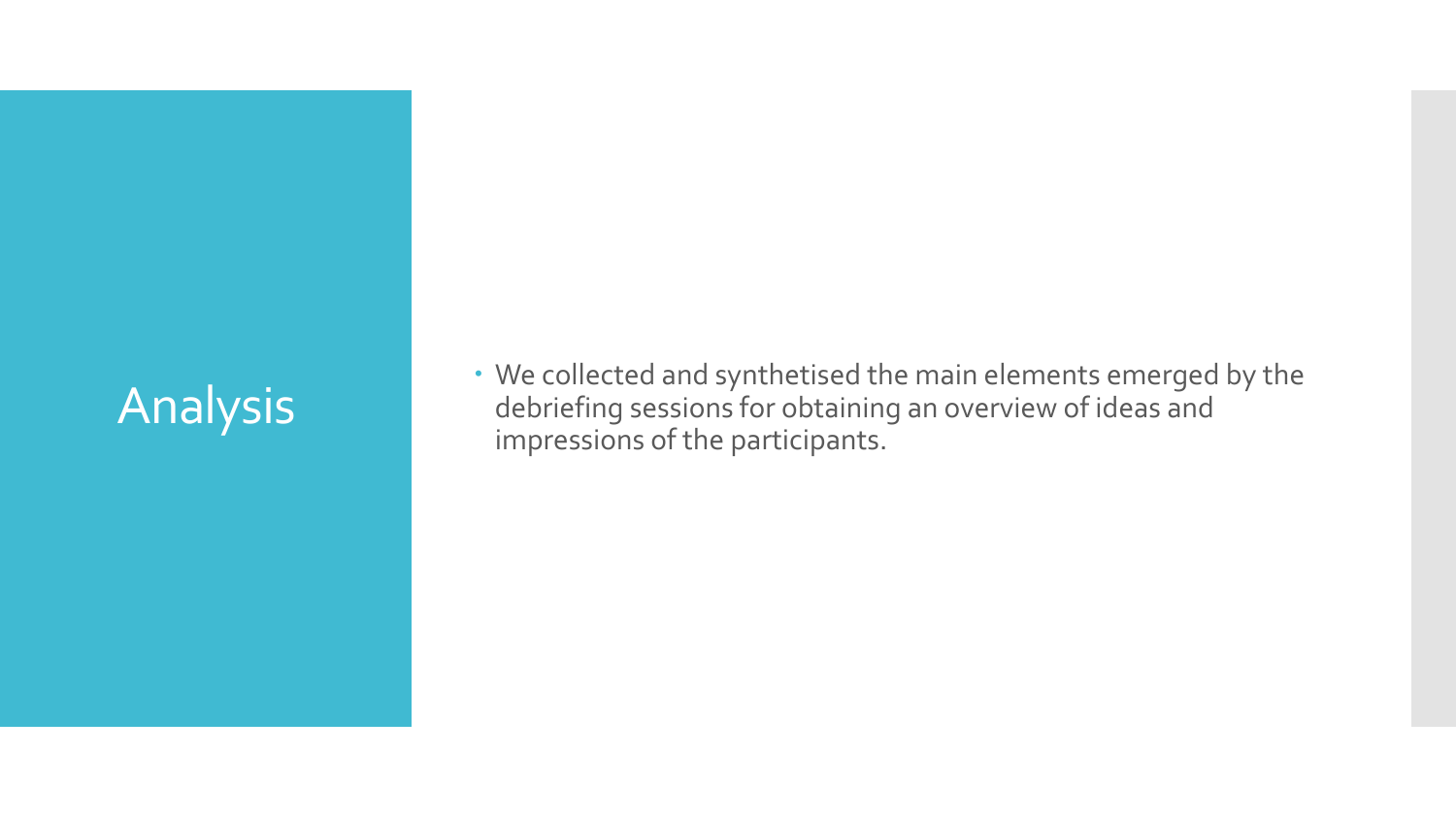# **Training** Course

1. Do you feel you improved yourself about the themes of the training? Do you think you have more knowledge?

2. Do you think that the knowledge and the skills acquired could be helpful in your future?

3.What impressed you the most in this experience?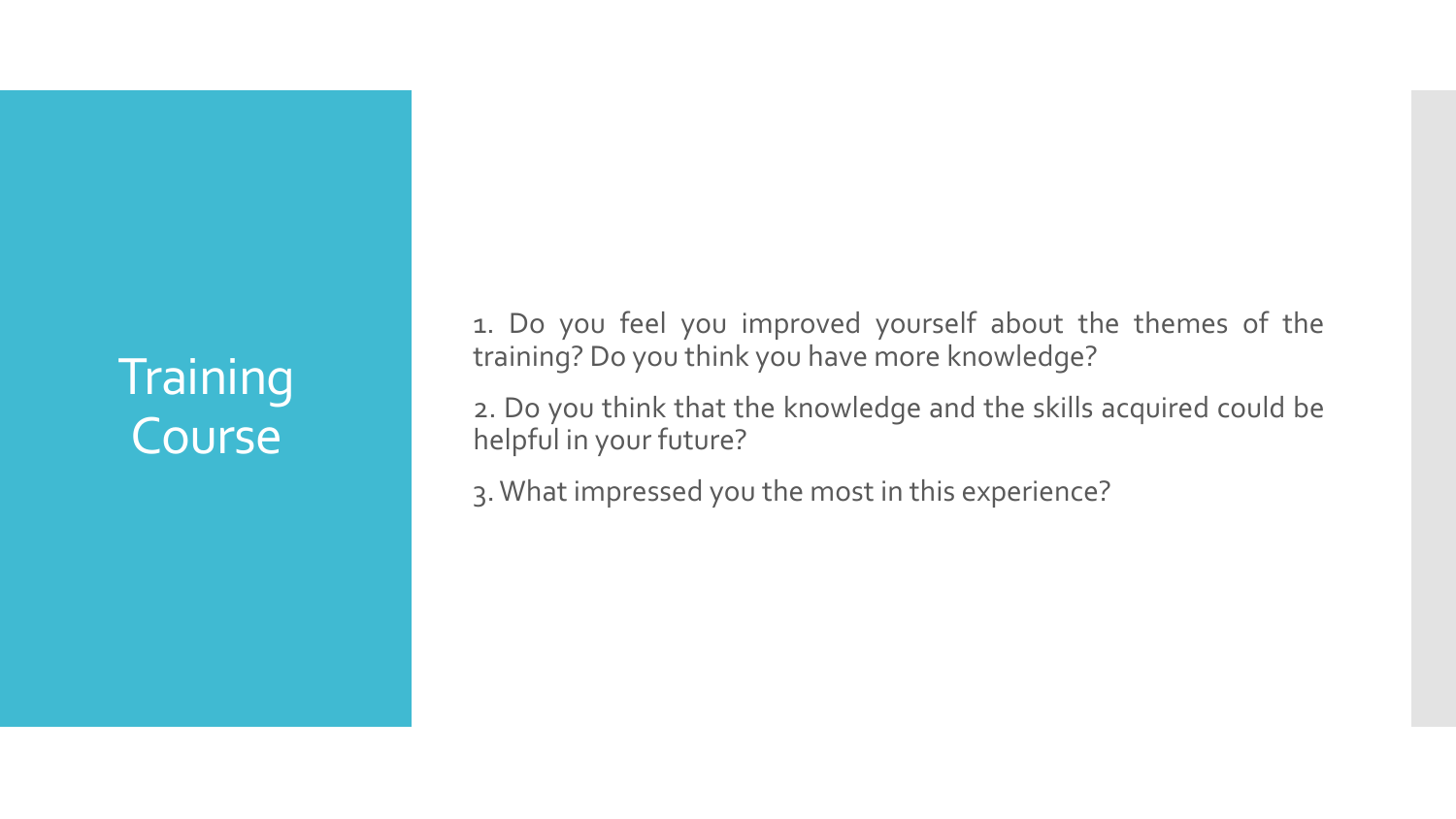Most of the participants said they felt themselves improved at the and of the Training.

In particular, they were happy to have gained tools and instruments through the confrontation with the others and through the work together during the work groups.

Moreover, they were happy to have acquired deeper knowledge of Erasmus Plus youth field, and about the tools and best practices for managing youth activities.

Most of participants highlighted also that with the participation of people from some of the countries blocked due to the Covid-19 Pandemic situation, the experience could have been even better.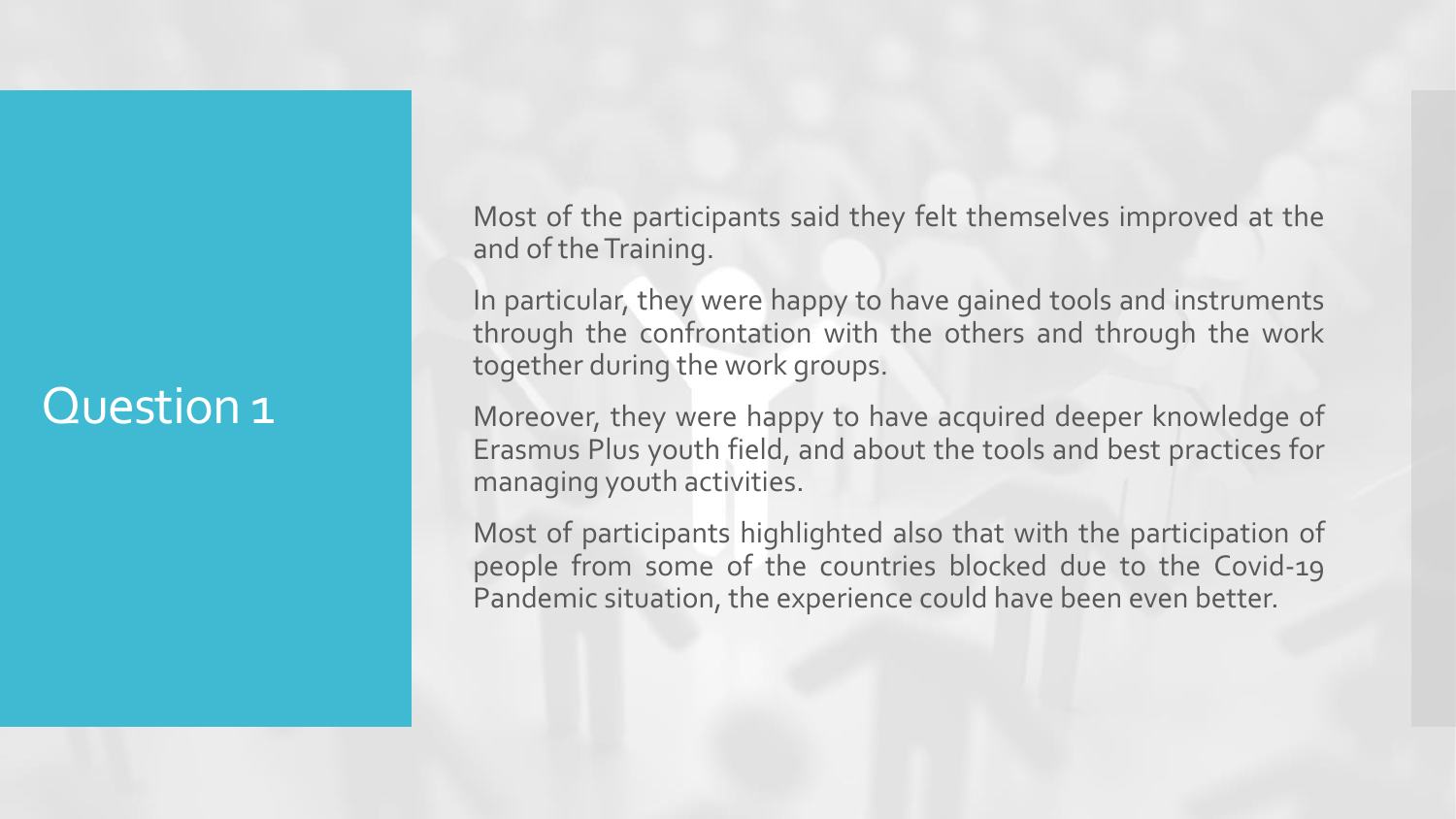Participants selected by the partners are all involved in Erasmus Plus programme, albeit at different levels.

So, most of theme were happy of the realised experience and have expressed their satisfaction about the possibility to reuse what they learnt.

In particular, most of them that are already involved in other NGOs and youth activities felt themselves more aware about helpful tools and skills for future activities, and more aware about opportunities in Erasmus Plus programme for future projects in the field of youth.

The less experienced participants felt stimulated to continue their path of improvement and of involvement in the youth field.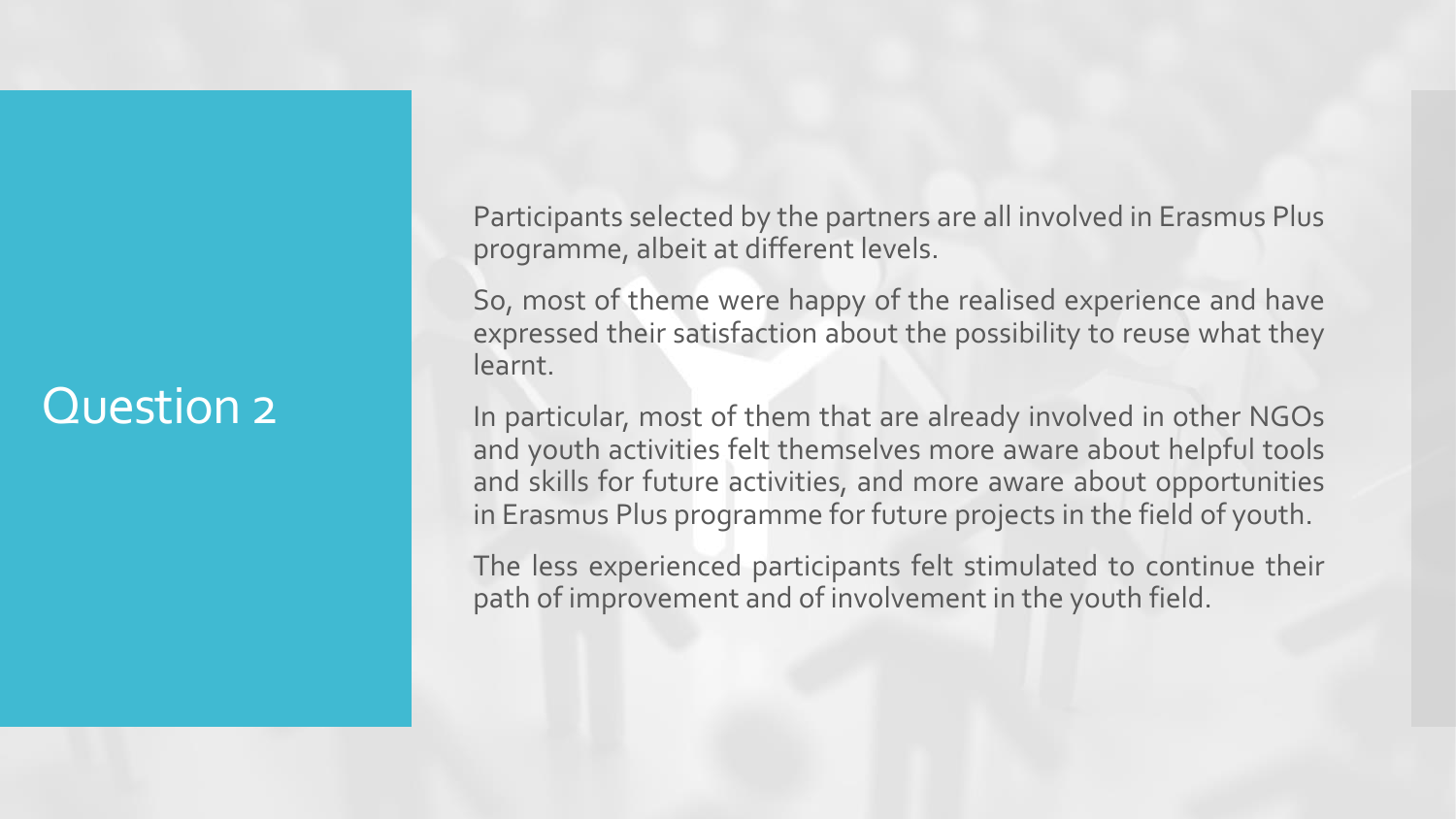The first element for many participants was the positive feeling of starting again with European youth activities, despite of the pandemic situation and taking care of all safety rules and attentions.

Another element that was underlined by the participants were the good atmosphere, the «good vibes» they felt during along the Mobility activity.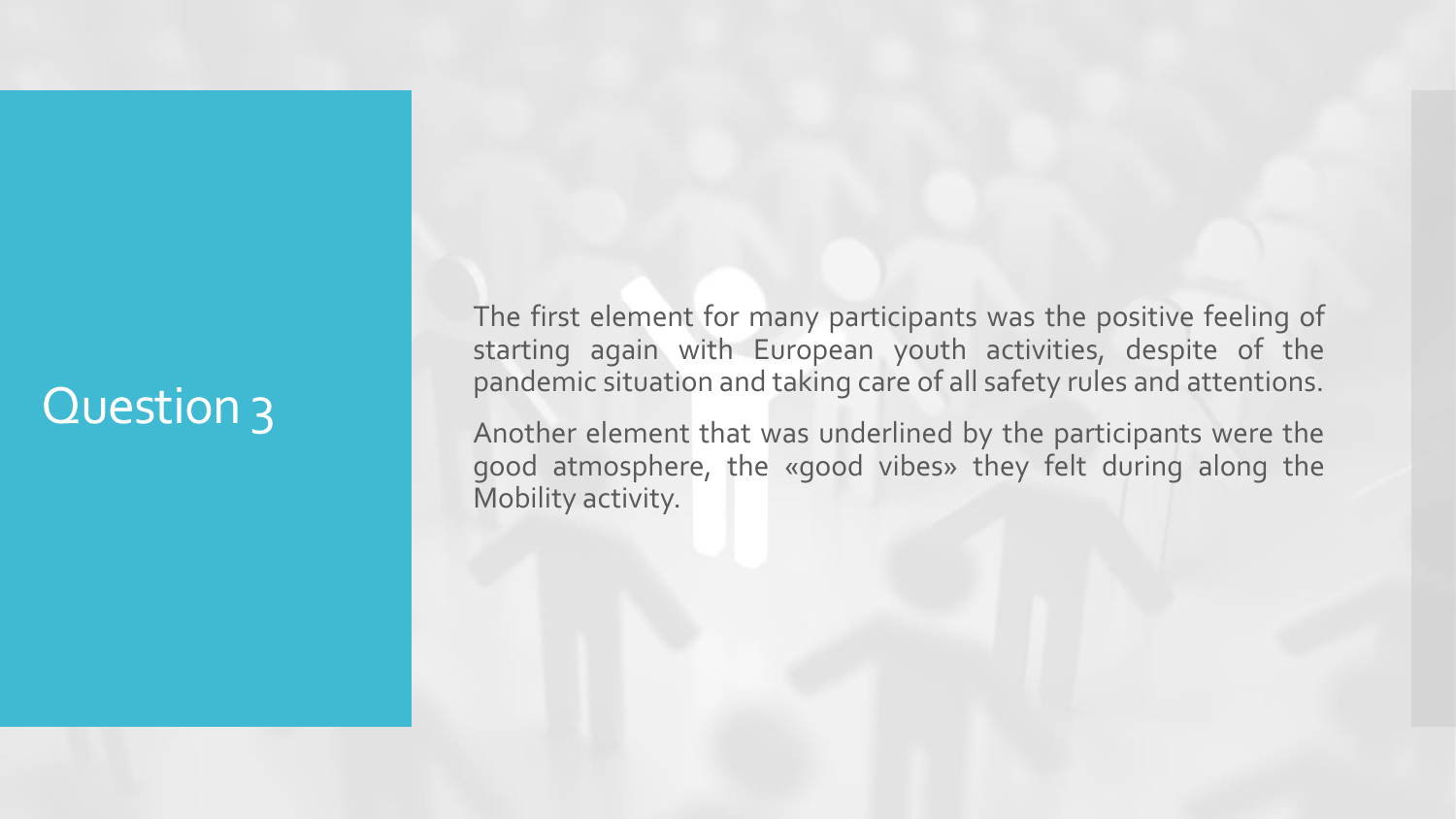# Youth Exchange

- Do you feel you improved yourself about soft skills and self confidence thanks to the training? Do you think you have gained knowledge about youth work?
- Do you think that the knowledge and the skills acquired could be helpful in your future? Especially about leadership?
- What impressed you the most in this experience?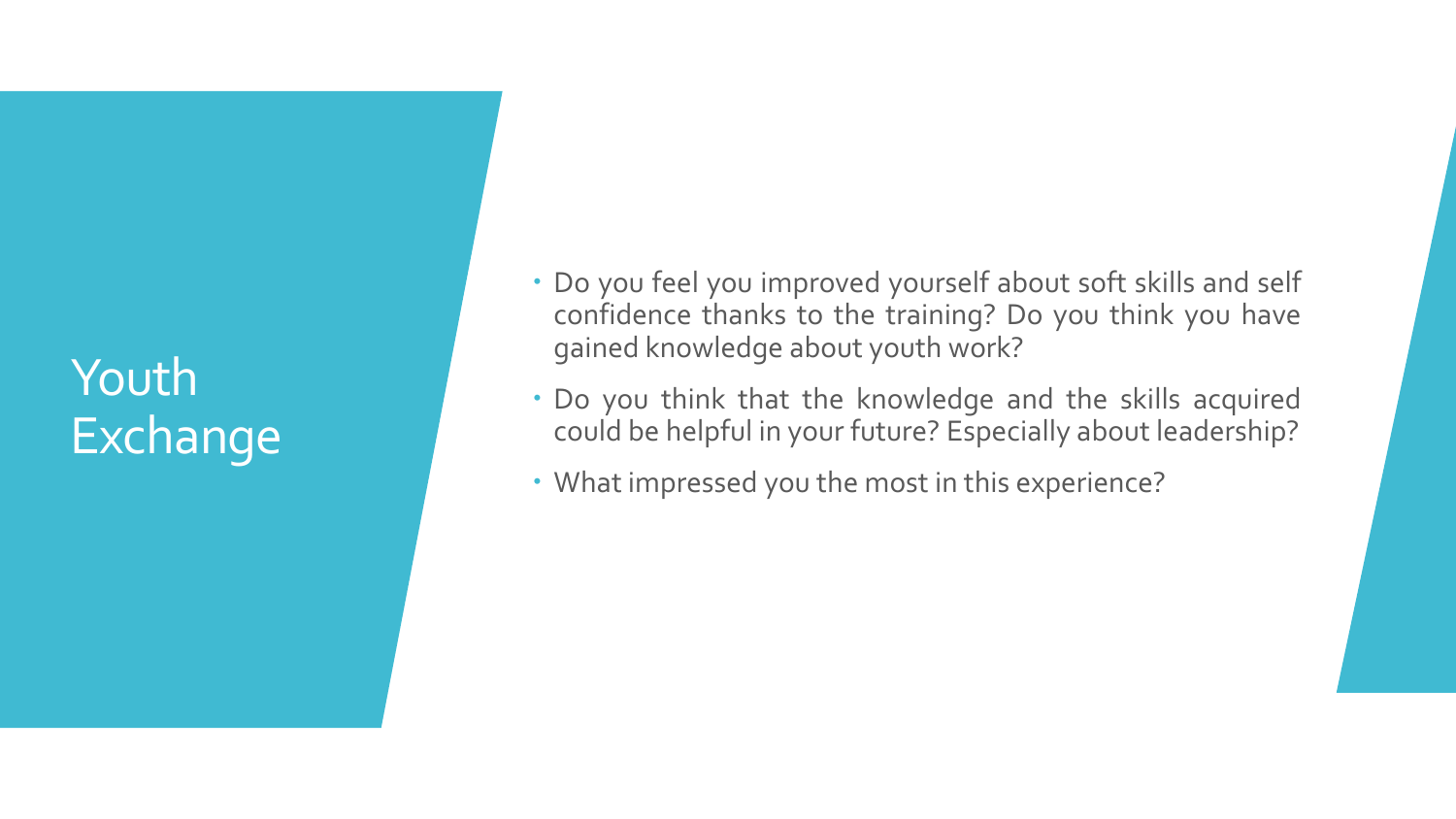Most of participants had positive impressions about the knowledge gained during the experience.

In particular, they said that they hade the chance to really focus on the topics and to share doubts and experiences already made.

Moreover, through the working sessions and thanks to the sharing sessions, they had the opportunity to grow up and to understand different points of view about approaches to youth field and how to improve as youth worker.

In particular, most of them felt to have understood some helpful elements about how to manage groups and how to connect to young people and involved them in youth activities.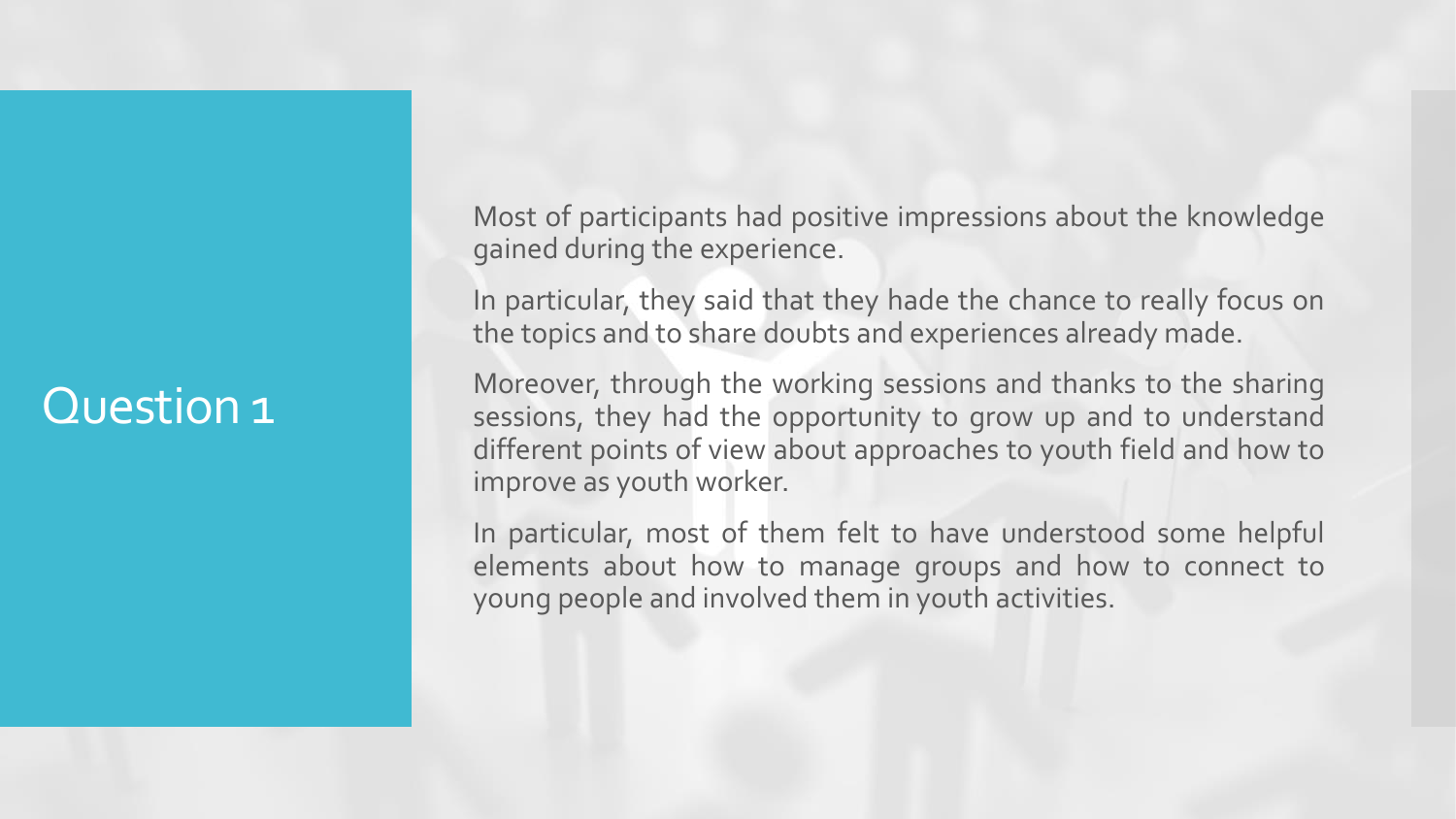The group of participants was made by people already involved in theYouth Field and in Erasmus Plus, obviously at different levels.

The less experienced participants expressed the satisfaction for having gained helpful knowledge and skills about their future involvement in youth activities, in terms of awareness of their contribution and participation. But most of them also said that they understood tips and methodologies that they would like to reuse in their paths as youth workers, trying to reinforce their capacity of leading groups.

The more experienced participants were happy to have shared their experience. Moreover, they were satisfied by the confrontation with the other participants and about future perspectives in cooperating together for involving young people and making good impact as youth workers and as NGOs.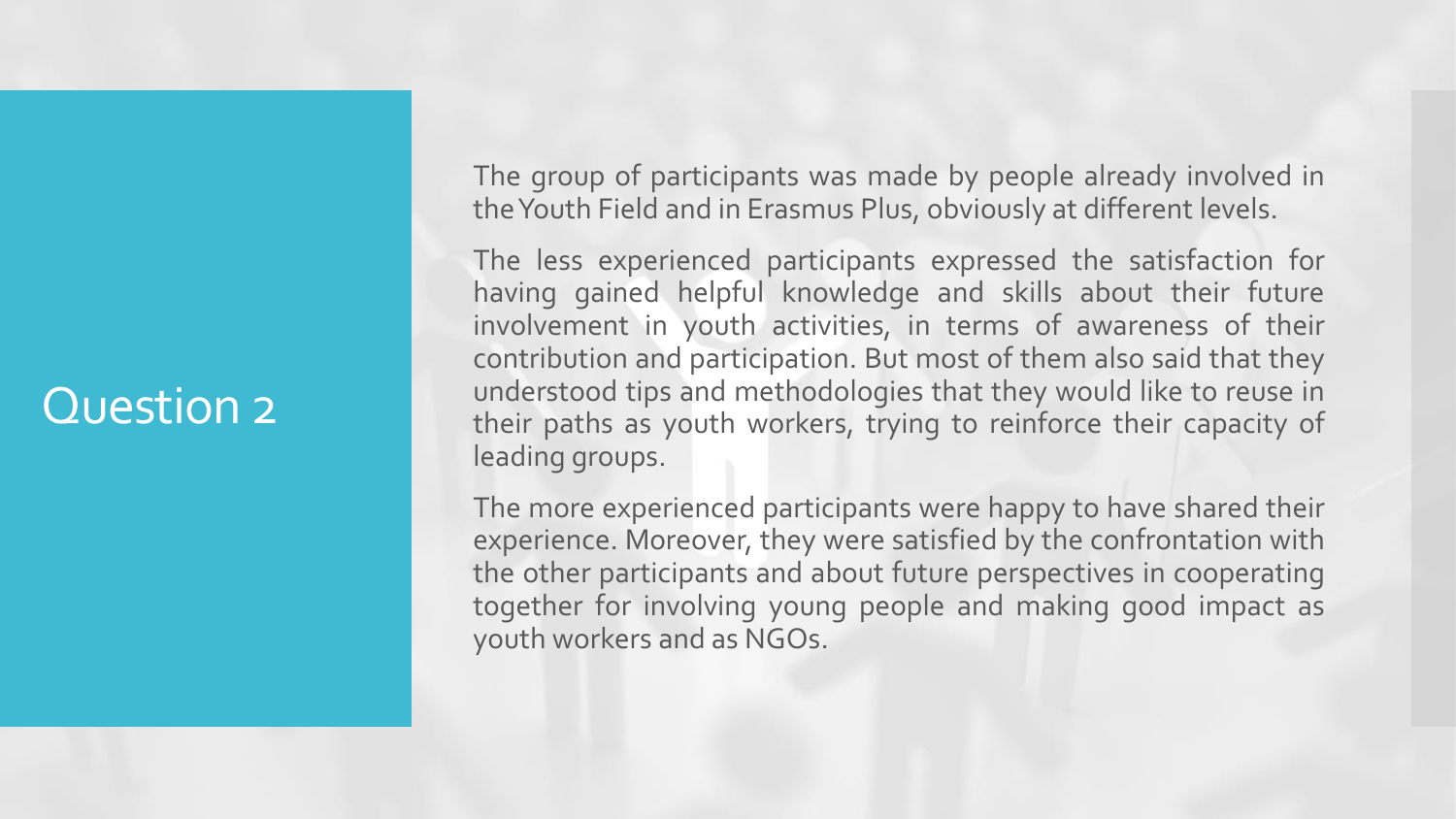Participants were generally happy about the experience.

In some cases this was the first experience as blended activity and most of them underlined the novelty of using online instruments for being involved in a youth activity.

Moreover, some participants said that they felt themselves more confident to speak in public by zoom, because they felt easier to express all their ideas and opinions, but at the same time they missed the pleasure of being all together with people form different countries, like normally happens during youth exchanges. This is an interesting elements to remind for future projects.

In general, participants highlighted that, despite of the novelty of the way of realising the activity, it was a good experience and they felt to have improved themselves about the topics of the exchange.